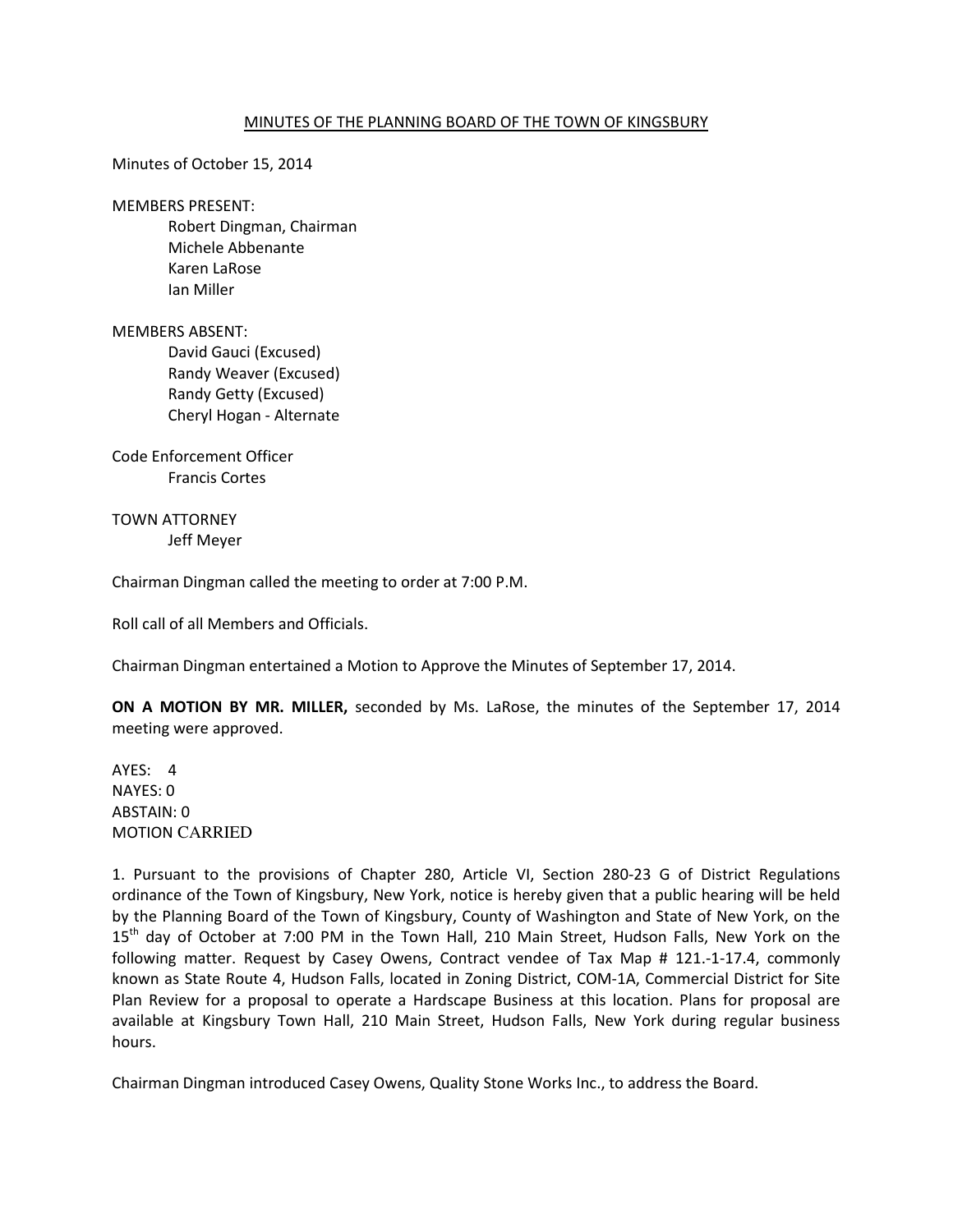Planning Board Meeting Page 2 October 15, 2014

Ms. Owens stated they will be having their closing on Friday October 17, 2014 for the property on State Route 4, Lot #6. They would like to use the property to store their equipment and the materials for a hardscape business. They would like to have a premade Amish Shed 14' x 26', a cedar stockade fence and a 3' x 6 sign'. They would like to do the pillars out of stone and this would make it 6' x 10'. They would also like to do a 75' x 75' stone area for the equipment. Eventually they would like to do a pole barn.

Ms. Owens stated they use paver blocks for designing patios, waterfalls and grills and retainer walls. She showed the Board pictures of work that they have done.

Mr. Miller questioned if they make the blocks.

Mr. Owens stated they buy them from a distributor.

Ms. Owens stated they are here tonight to get approval for the shed, fence, sign and stone area.

Chairman Dingman questioned how far off the road they road they would be.

Mr. Owens stated the right of way is 150' x 400' that goes back to 32 +/- acres. They would be putting the fence behind the hedge row that is there.

The sign would be 43 feet from the center of the road. At the 400 foot mark of the right of way there is a hedge row and behind that is where the fence would go. The shed would be about 45 feet from the property line. The shed will be used for shovels, snow blowers and tools of that kind.

Behind the fence would be the stone area for the equipment. Eventually there will be a pole barn located there.

Chairman Dingman questioned a time limit for the pole barn.

The Owens stated it could be a month, it could be six months.

Mr. Miller questioned the purpose of the fence.

Ms. Owens stated so the property doesn't look like an eye sore, to protect their machinery and cannot be seen from the road. The fence will basically be a blind. Ms. Owens also stated the equipment they have. The pole barn would be primarily used for cold storage.

Chairman Dingman questioned if this would be a year round business.

Mr. Owen stated it is hard to say. The weather plays a big factor in how long the business operates. During the winter months the trucks will be in and out snow plowing.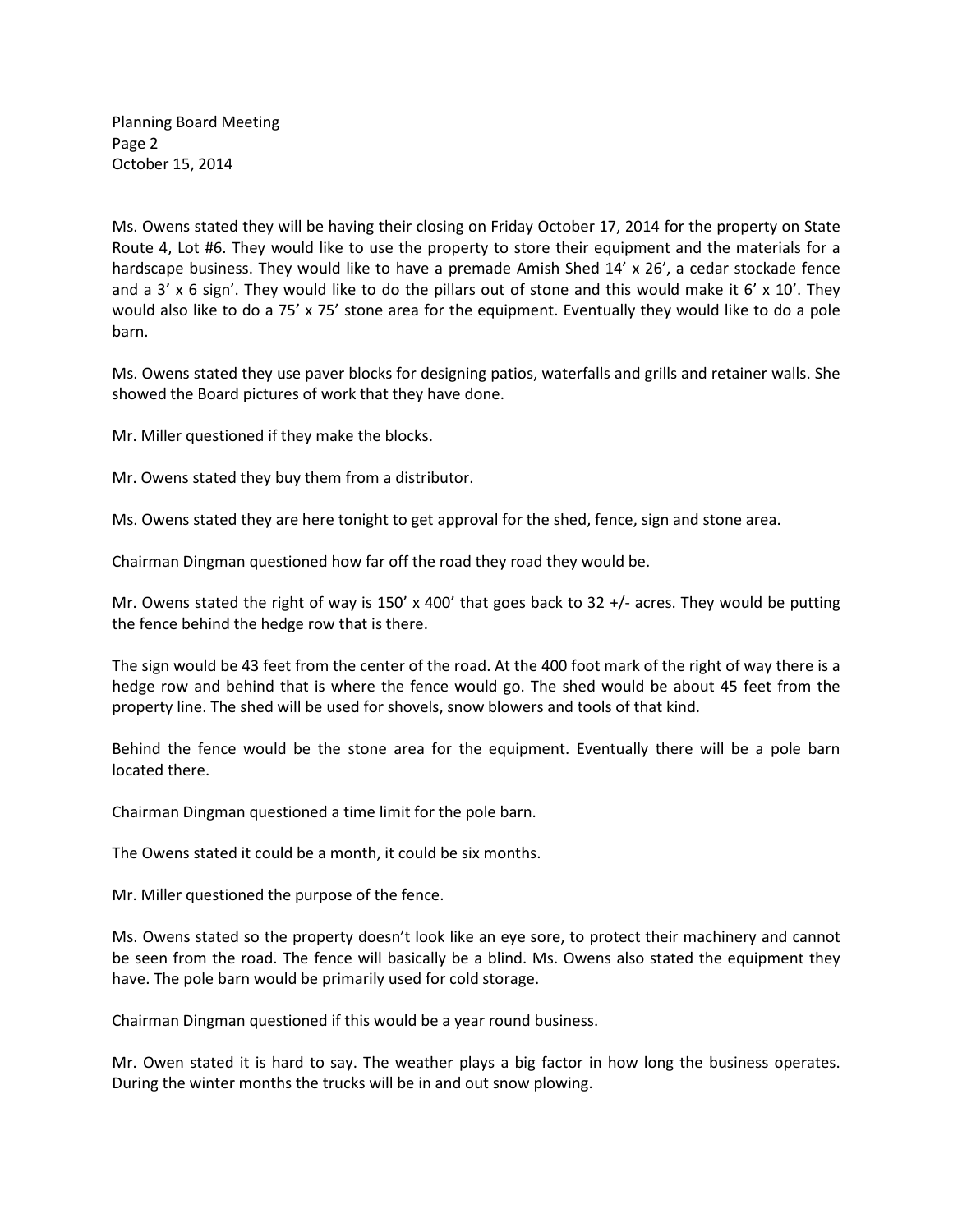Planning Board Meeting Page 3 October 15, 2014

In the future they would like to show room and possibly buy the property next to theirs.

Mr. Miller questioned how far the sign would be from the road and if the driveway was there.

Ms. Owens stated the sign would be 43 feet from the center of the road. There is a driveway already there as well as the culvert.

They do not believe there will be a lot of traffic. From May 2014 until now they have had about 20 calls for people looking for a location to go to and see their work.

Ms. LaRose stated the only concern she has is leaving the equipment there without any kind of gate. She would like to see some kind of gate there.

Ms. Owens stated the neighbors have not ever seen anybody on the property. She also stated the McLaughlin's have their equipment where it visible from the road.

Chairman Dingman stated the McLaughlin's property is more visible than where the Owens property is. There are advantages and disadvantages to where this property is located.

Chairman Dingman opened the Public Hearing.

Paul Bromley, 270 Kingsbury Road suggested maybe the Owens could put in a motion detector or some kind of lighting for safety reasons.

The Public Hearing was closed.

Chairman Dingman stated no materials or equipment to be stored on the property until the fence is erected. The fence goes up first and then you put the materials there.

Ms. Owens stated she can have the fence there by Monday, October 20, 2014.

Chairman Dingman stated when they are ready to do the pole barn they have to come back before the Board.

**ON A MOTION BY MS. LAROSE**, and seconded by Ms. Abbenante the Kingsbury Planning Board declares lead agency status and having reviewed the short form SEQRA submission and having taken a hard look at the potential environmental impacts finds that there are no potential negative environmental impacts anticipated from this project and the Board issued a negative declaration on the project.

The Board then reviewed the proposed resolution.

## **TOWN OF KINGSBURY PLANNING BOARD 210 MAIN STREET, HUDSON FALLS, NY 12839**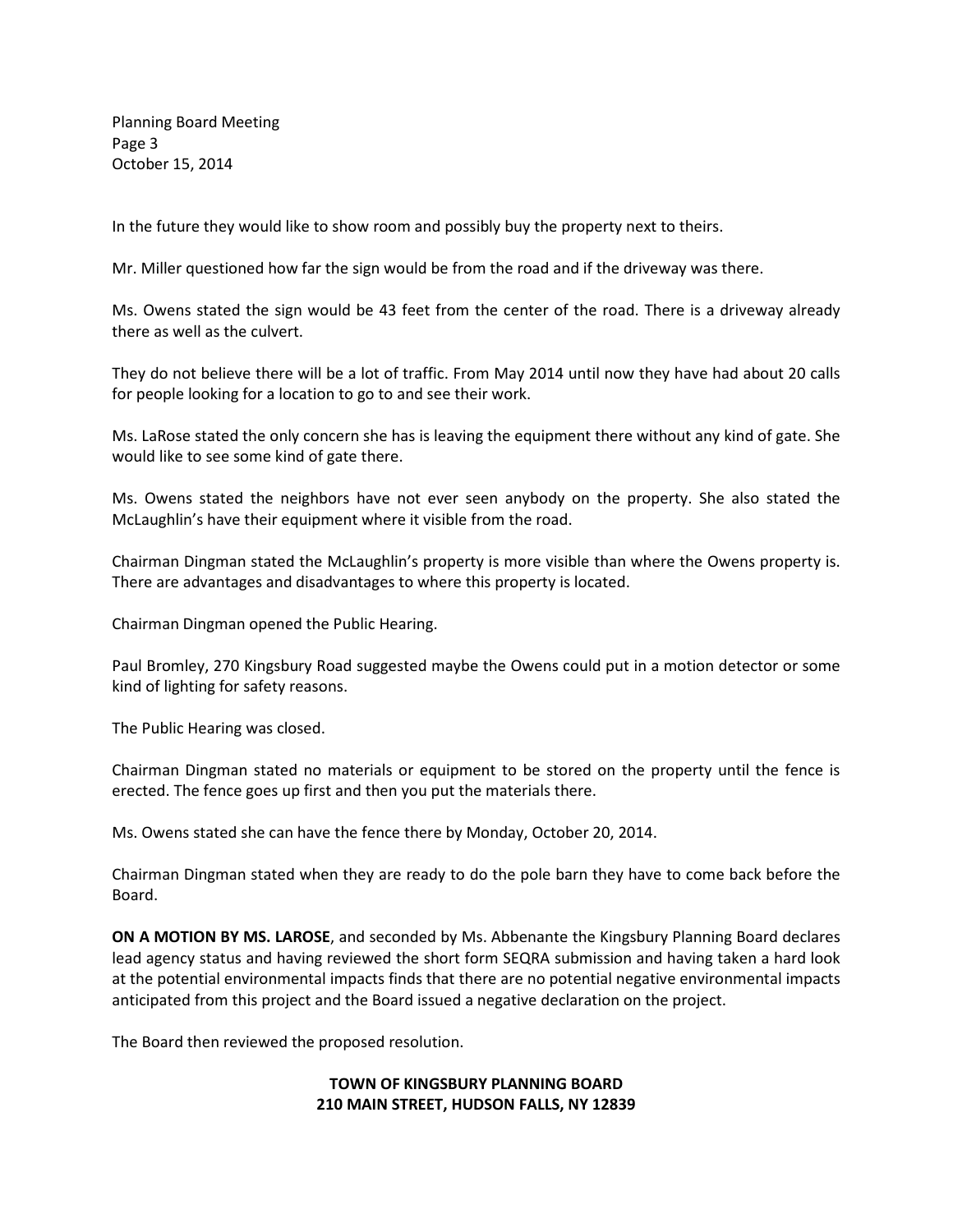Planning Board Meeting Page 4 October 15, 2014

Notice of Decision of Planning Board

**SITE PLAN REVIEW** – Casey Owens, contract vendee of Tax Map #121.-1-17.4, commonly known as State Route 4, Hudson Falls, located in Zoning District, COM-1A, Commercial District for Site Plan Review for a proposal to operate a Hardscape Business at this location.

**ON A MOTION BY** IAN MILLER, seconded by KAREN LAROSE based on all of the evidence and materials submitted by the Applicant and the representations made at the meeting, the Application is hereby approved subject to the following conditions:

- (1) No materials or equipment shall be stored on the premises until the fence and screening is complete.
- (2) All information and representations contained in the materials submitted by the applicant and discussed at the meeting are incorporated herein as conditions.

**AYES: 4 NAYES: 0 ABSENT: 3** 

\_\_\_\_\_\_\_\_\_\_\_\_\_\_\_\_\_\_\_\_\_\_\_ Michelle Radliff, Secretary

**2. PLEASE TAKE NOTICE** that, a public hearing will be held by the Town of Kingsbury Planning Board on October 15, 2014 at 7:00 p.m. at the Offices of the Town of Kingsbury, 210 Main Street, Hudson Falls, New York, to discuss and receive public comment on the site plan application of RWS Manufacturing, Inc., lessee of tax map #137.-2-1.14 commonly known as 22 Ferguson Lane, Lots #13, 14, & 23 Warren-Washington Counties Industrial Park. RWS Manufacturing Inc. is submitting a modification to the approved site plan application to install a Multicyclone Dust Collection System at this location. This action is pursuant to Section 280-25 G of The Code of the Town of Kingsbury.

Chairman Dingman introduced Mr. Student, Plant Manager for RWS.

Mr. Student stated he is here tonight to request permission to install a Multicyclone Dust Collection System. This is an OSHA compliance requirement as part of their settlement agreement. They have agreed to put this in at the cost of \$60,000. It will collect all dust in the building bring it outside and into a small hopper and they will take the hopper and remove the dust. The location is along the back side of the building. It will be tight to the building. The pad will be 12' x 30' long for the unit to sit on.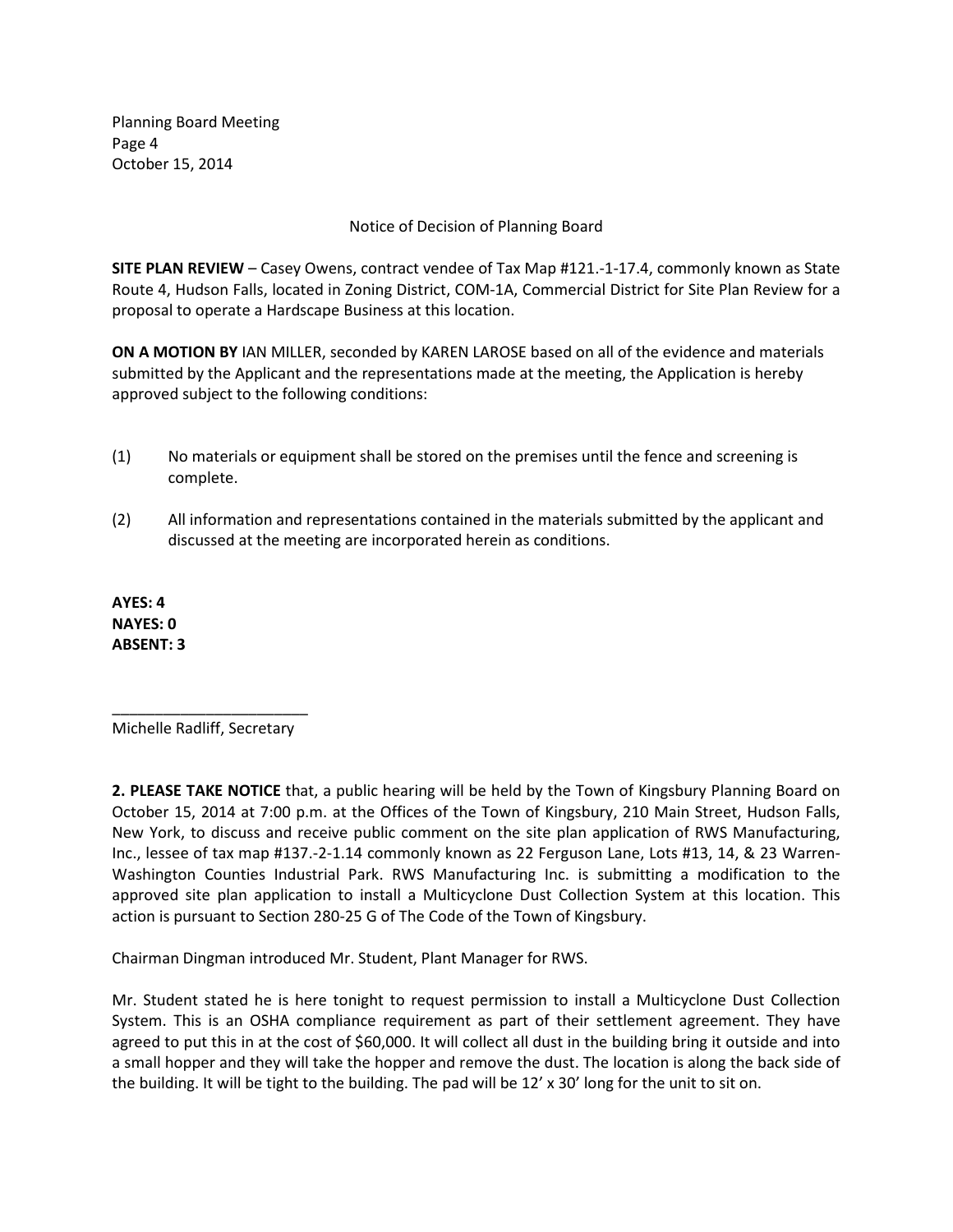Planning Board Meeting Page 5 October 15, 2014

Mr. Student explained how the process will work. This will be all recyclable materials. There will be a 40 horse power fan with a silencer on the recommendation of Dave Alexander, Alexander and Company.

Chairman Dingman questioned what would happen if the hopper fills up and the light goes on and there is no one goes to check it.

Mr. Student stated after a period time the entire system will shut down.

Mr. Miller questioned if was an electric motor.

Mr. Student responded yes it is an electric motor. There are 2 electric motors which will be powered from inside the building.

Mr. Student stated right now they have a 300 horse power fan; the additional dB that will be contributing will not overcome the dB already coming from the fan. He had a letter from the manufacturer of the dust collector stating this.

Mr. Student has gone out to the front of the building and done a series of sound testing. In the letter it states and Alexander and Company agree that you really can't predict what this unit is going to do as it relates to the entire site. Mr. Student stated what they are saying is it will not add any additional dB to the current back ground. He has taken reading during the day and would like Mr. Cortese to come over and take some readings with him and they will know what the base line is. Right now Mr. Student is getting 55, 55 and 56 at the entrance point. If they get higher readings they will mitigate that by a sound proofing system of some type. Mr. Student stated that can be one of the stipulations if we have to, they would enclose the building if they have to. There are sound proofing walls that you can put up around the equipment to reduce the dB significantly. They would encase the fan with the sound proofing walls.

Mr. Student stated they choose the Multicyclone Dust Collection System, if they were to use a traditional dust collector it has a big fan and has to pull through bags and the jets that are blowing on the bags and significantly louder. The traditional dust collectors are significantly louder

Chairman Dingman questioned if OSHA had required any particular kind.

Mr. Student responded they do not require and particular one as long as they have one. Mr. Student stated the dust collector should have been there from day one.

Ms. LaRose question what they were doing before.

Mr. Student stated they have three little want to bees in the building that are trying to do the same job that this one will do. They could have gone with a \$30,000 dust collector that would be an easy fix, much more louder, higher repair rate and more maintenance and not as efficient as the Multicyclone. The only real noise maker would be the fan and they think they have mitigated a large percentage with the silencer.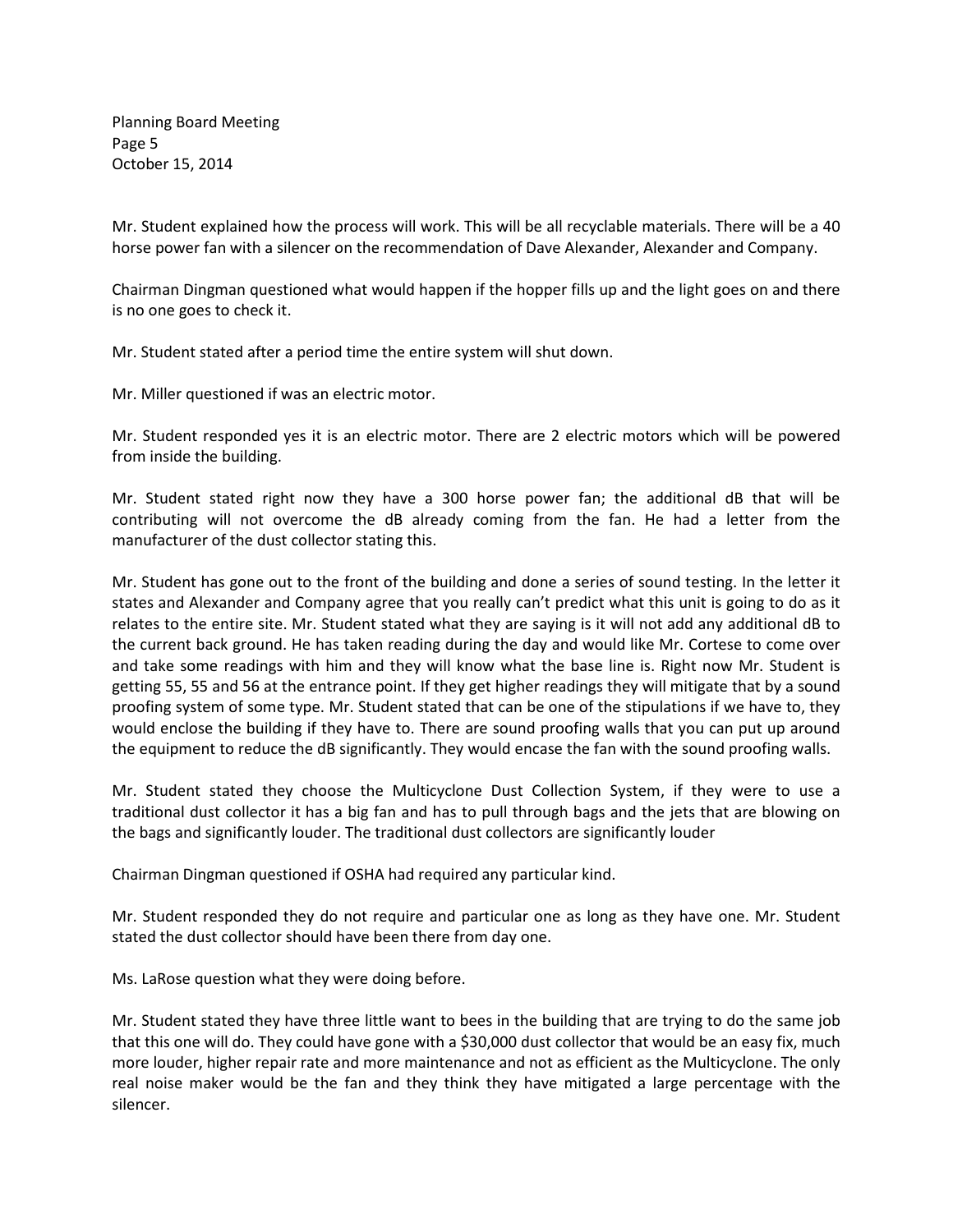Planning Board Meeting Page 6 October 15, 2014

Mr. Miller questioned what the criteria will be for putting a wall around the dust collector.

Mr. Student stated he has taken some base line readings at the road. If after it is installed and the decibels are higher than the base line readings they will do whatever they have to so that the decibels are back to where they are supposed to be. Mr. Student stated they will do something to mitigate the noise whether it is a building around it or sound walls.

Mr. Student invited Mr. Cortese to the property to take some sound readings with him.

Mr. Student stated if there is one dB higher than the agreed upon dB's they will fix it. He doesn't want to spend money to mitigate the noise until they find out if they need to.

Chairman Dingman stated that RWS needs to meet OSHA compliance. The major thing you need to do is given anything that is added does not exceed the present conditions. This will be a stipulation in the approval.

Mr. Student stated they will know the minute they get it set up. As of now the delivery is set for the end of the month. At this point they will run trials and invite Mr. Cortese over if he wants to watch what they are doing and take some test.

Mr. Student stated if the test during the trial times for the dB's are high they will mitigate it before they start the system up.

Chairman Dingman stated this would be a condition in the approval.

Mr. Miller questioned if there had been any noise complaints.

Mr. Cortese stated we had two complaints, from Mr. Kelly and Mr. Underwood.

Mr. Cortess stated he did go to the property and check. There were questions in the placement of the new sound wall. According the plans the wall should start at 130 feet. It was started at 127.5 feet. This was not in compliance. There may be a couple spots in the log wall regarding the height.

Mr. Student stated the log wall is completed.

Mr. Miller questioned what the height was supposed to be 12 feet or 16 feet high. On the plans the fence is showing the wall is 12 feet high.

Mr. Meyer stated the fence should be 16 feet.

Mr. Student stated he would change the drawings.

Chairman Dingman opened the public hearing.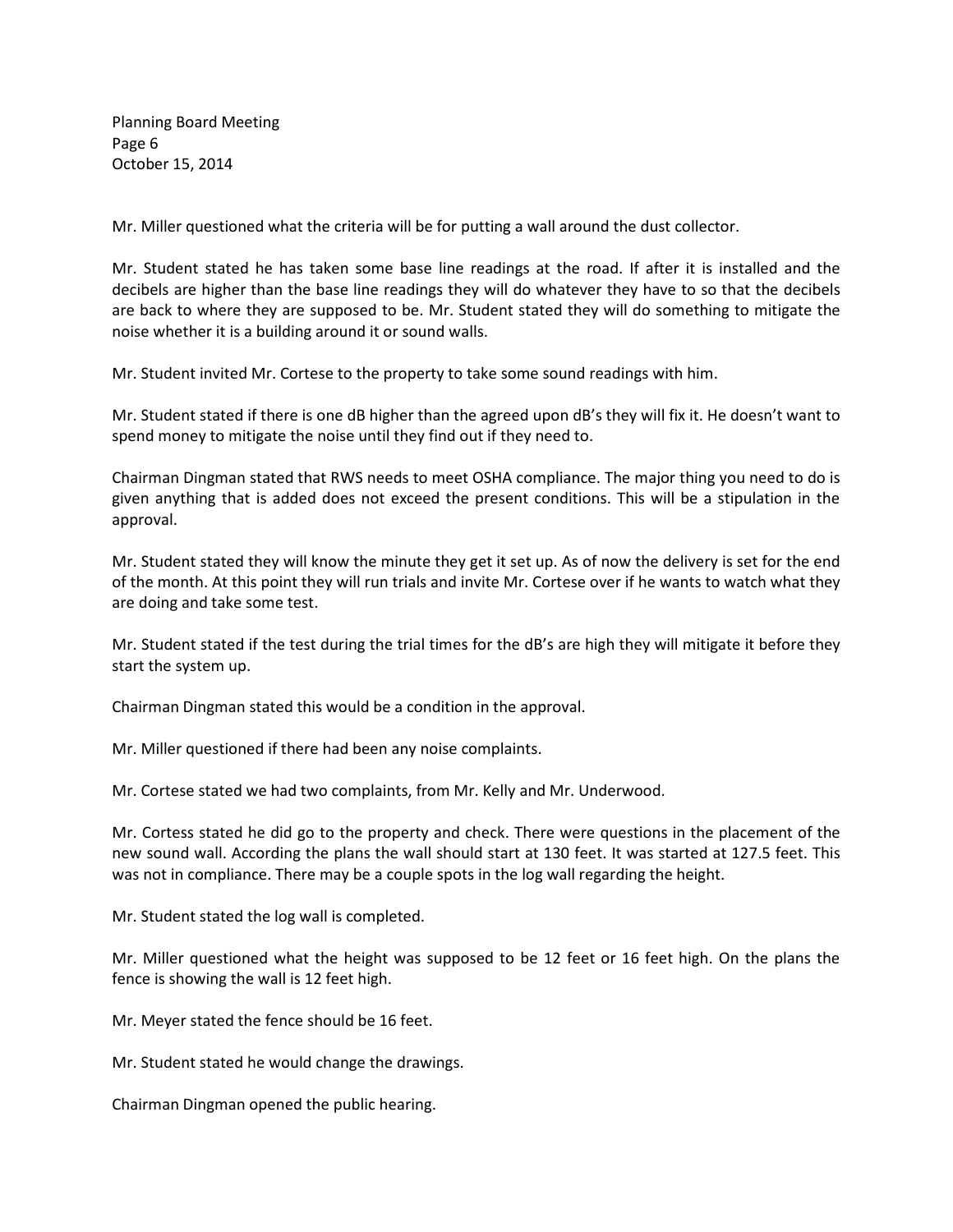Planning Board Meeting Page 7 October 15, 2014

Dennis Kelly, 672 County Line Road, questioned if there was shielding for the outside equipment so that when you drive by you do not see this equipment.

Mr. Student stated as per the Resolution there is a trailer located in that area to shield.

Mr. Kelly stated the trailer does not shield it when you are going by Glens Falls Labels.

Chairman Dingman questioned Mr. Kelly if he was asking for shielding to be there.

Mr. Kelly stated part of the requirements for Phase Two all outside equipment/storage be shielded so that it can't be see. That is a requirement from the IDA.

Mr. Kelly stated that has been overlooked on the log yard.

Chairman Dingman stated it would be the IDA that would enforce that requirement.

Chairman Dingman stated the shielding of outside storage has been an issue.

Chairman Dingman stated personally if he is interpreting this correctly he would think in this case this equipment is being used for manufacturing as opposed to equipment like trucks and grains or materials in the other businesses. This would be subject to interpretation.

Mr. Kelly questioned if there were engineered sound decibels coming out of this machine documented.

Chairman Dingman stated we have a letter from the manufacturer of what their specs are. When it is installed, will it comply with the manufacturer specs? This is why Mr. Cortese has to go with Mr. Student to see what the decibels will be. The decibel levels have to comply and cannot exceed what resolution already says.

Mr. Kelly feels an engineer should look at the whole system to make sure the Multicyclone is going to do what it is supposed to do and have it documented for the Board.

Mr. Student stated the concerns Mr. Kelly has have been taken into consideration. They have had an internal review as well as an external review. They have approved drawings across the board from their engineers saying this system will work. Mr. Student does not know how much further they need to go.

In response to a conversation Mr. Student had with Mr. Cortese he contacted the company stating there is a concern with the dBs with the fan and asked for a letter stating from a technical stand point they were on site and locating where the best spot for the system should be located. The system was designed by the manufacturers' engineers.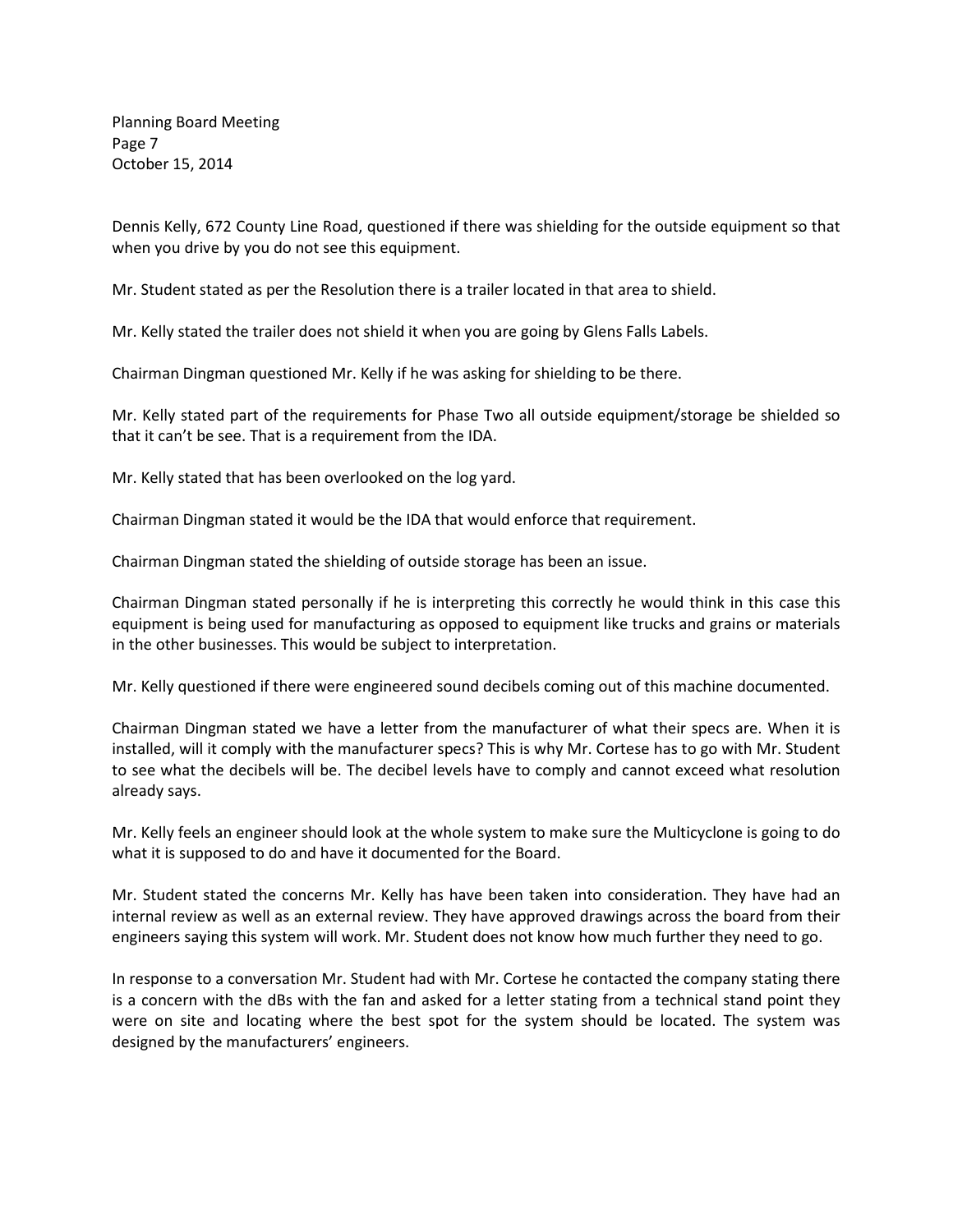Planning Board Meeting Page 8 October 15, 2014

Chairman Dingman stated this is probably not in the detail Mr. Kelly would like, but when you by a product if the product doesn't work, it has to be fix. The stipulation will be RWS cannot exceed the decibels levels they already have.

Mr. Kelly stated due to RWS track record they are not very quick at fixing problems.

Chairman Dingman stated he understands that and would probably more incline to agree with Mr. Kelly except this is being enforced by OHSA.

Mr. Kelly stated OSHA requirements have no bearing on this.

Chairman Dingman stated to him it does have bearing. Mr. Dingman understands Mr. Kelly's point of view but to him it involves heavy fines if they don't do right.

Mr. Kelly stated that has no bearing.

Chairman Dingman stated he is not sure what Mr. Kelly meant.

Mr. Kelly stated feels the Board is feeling forced by a government entity to approve this due to the company being fined.

Chairman Dingman stated he did not think that is what is said.

Mr. Kelly stated that is the way he understood it.

Chairman Dingman stated for the record that is not what he meant.

Mr. Kelly stated to him the OSHA fine has no bearing on this request.

Chairman Dingman stated to him it is more bearing on compliance than anything else.

Mr. Kelly stated he is still having sound issues. He does not believe the log wall is anywhere near where it is supposed to be. Mr. Alexander and he did the balloon test and it is not even close. Mr. Kelly stated the log wall does not block the doors like it was intended. But due to it being on the print everything looks good. You can't change it now because they put it on the print. They can put on the print a 100 decibels and it can be 300 decibels. Will they fix it; it may have to go to court maybe. This is why he is saying it has to be tripled engineered or they will never fix it.

Kelly stated he is still getting the doors being left open; the shaver noise at night because the sound wall is not even close to where it was supposed to be per their gentlemen agreement. The next time he will have somebody from the Town with him.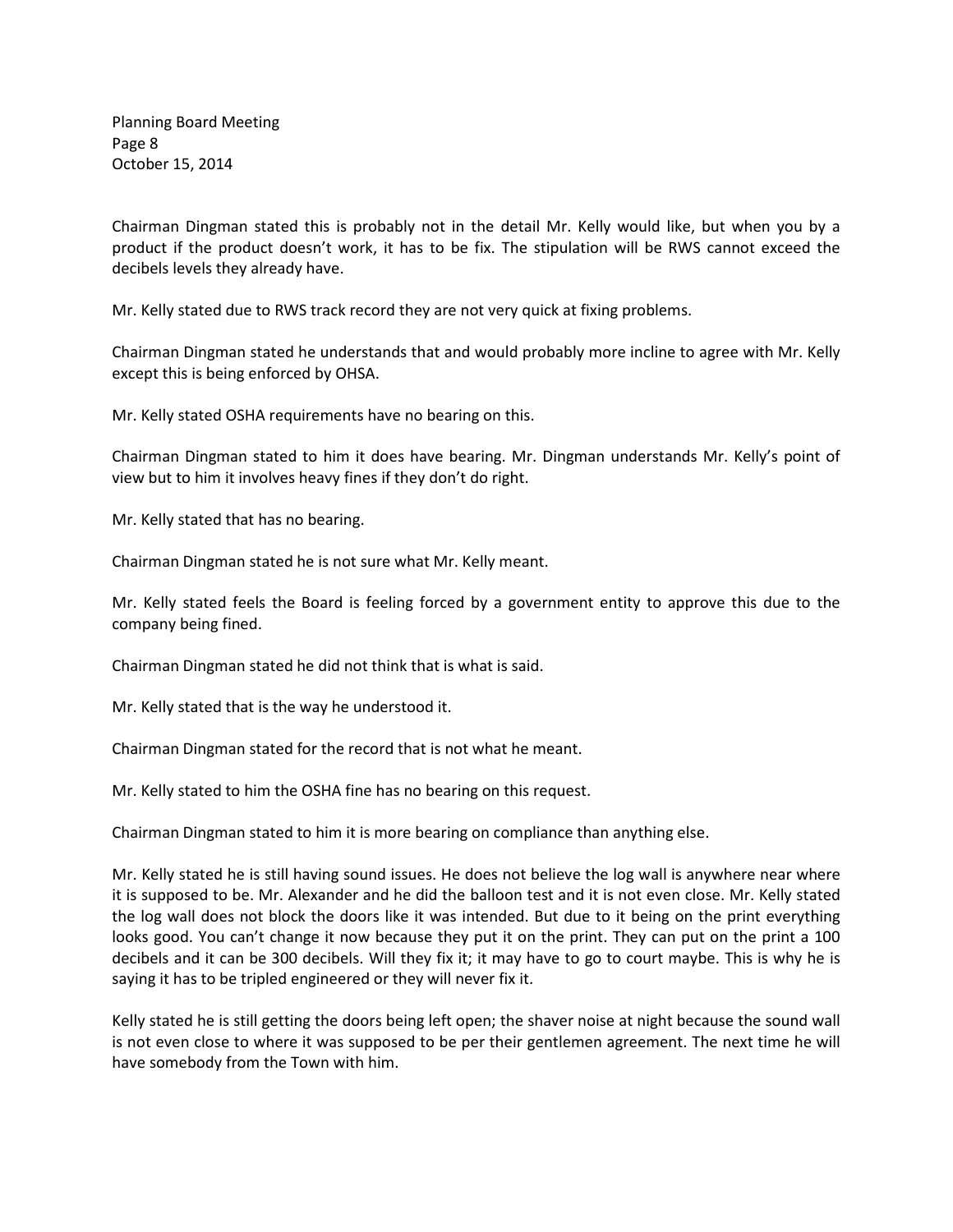Planning Board Meeting Page 9 October 15, 2014

Chairman Dingman questioned Mr. Kelly from his point of view how much would have to be added to the wall.

Mr. Kelly stated another 3 sections and the height has to be higher. The wall was supposed to be on top of the berm. They did not do this. This was stated in previous meetings.

Paul Bromley stated sitting listening to the meetings it was his understanding the wall was supposed to be 16 feet above the height of the berm.

Chairman Dingman stated his understanding was the wall was going to go on top of the berm and that would make it 16 feet tall.

A discussion was had if the door was being left opened or closed.

Mr. Student acknowledgement of the August 21, 2014 resolution they would visit Mr. Kelly's property to evaluate whether additional sections of the fence are required to alleviate any potential line of site issues between Mr. Kelly's deck and the loading door at the facility

Chairman Dingman asked Mr. Student when would be a good time to go to Mr. Kelly's property to check the visuals for the log fence.

Mr. Student stated Mr. Kelly's time is his time.

Mr. Kelly stated the sooner the better.

Mr. Student agreed to meet with Mr. Kelly and Mr. Cortese on Monday, October 20, 2014 at 9:00 am at Mr. Kelly's property.

Mr. Kelly questions how they would ever have Mr. Student's sound meter and his sound meter to have the same readings. Mr. Student is always going to be right. How do we get this fixed before adding more and more equipment?

Chairman Dingman stated he is not really sure what Mr. Kelly is looking for; what you are really headed for is a body that can make that decision and that would be the court.

The public Hearing was closed at 8:05 pm.

Discussion ensued among the Board with questions addressed by the Applicant and the Applicants Representative.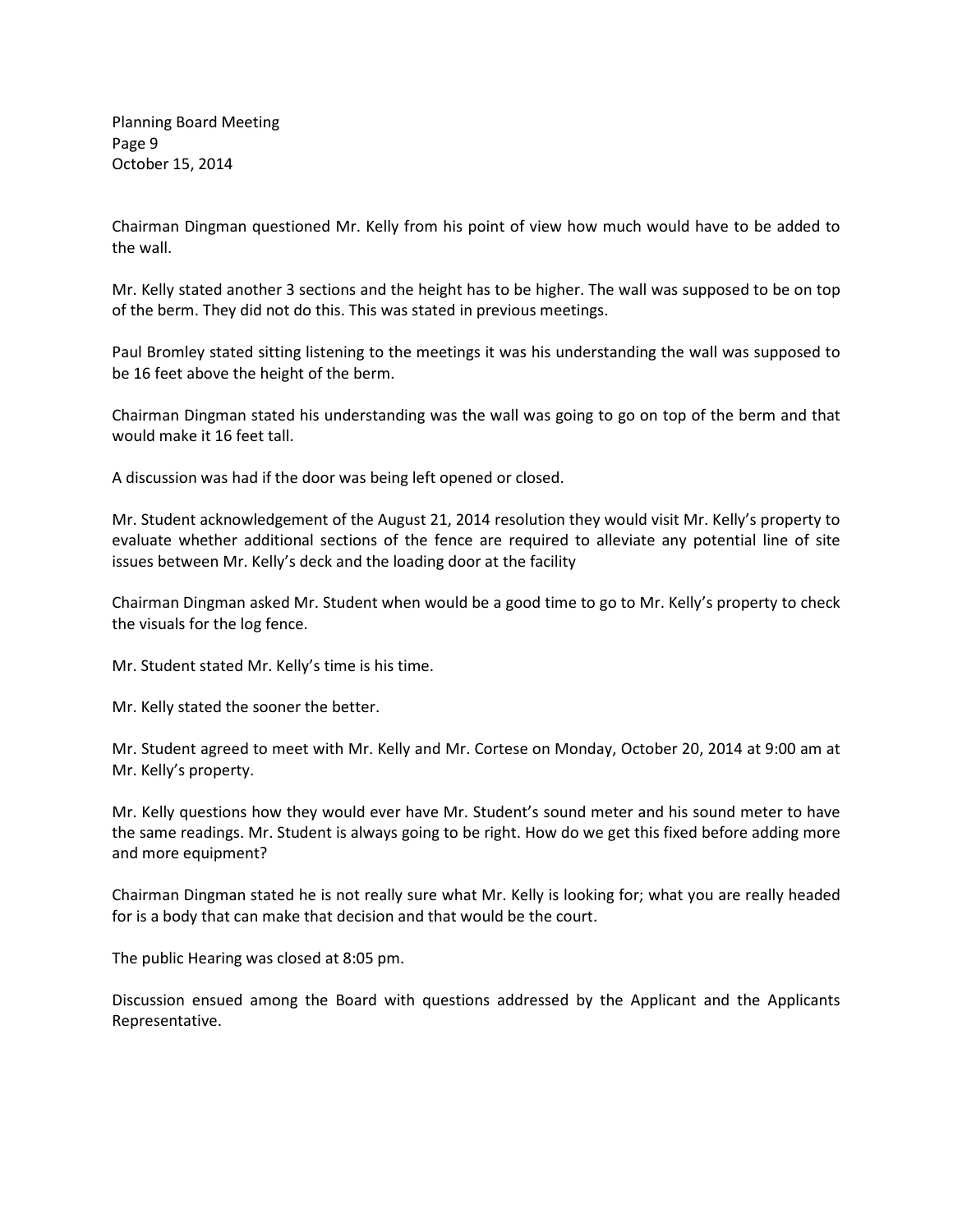Planning Board Meeting Page 10 October 15, 2014

**ON A MOTION BY MR. MILLER**, and seconded by Ms. Abbenante the Kingsbury Planning Board declares lead agency status and having reviewed the short form SEQRA submission and having taken a hard look at the potential environmental impacts finds that there are no potential negative environmental impacts anticipated from this project and the Board issued a negative declaration on the project.

The Board then reviewed the proposed resolution.

## **PLANNING BOARD OF THE TOWN OF KINGSBURY COUNTY OF WASHINGTON, STATE OF NEW YORK**

Resolution No. 2 of October 2014 Adopted October 15, 2014

Introduced by IAN MILLER who moved its adoption Seconded by MICHELE ABENATE

# **RESOLUTION APPROVING THE MODIFICATION OF THE SITE PLAN APPLICATION FOR RWS MANUFACTURING, INC. TO INCLUDE MULTICYCLONE DUST COLLECTION SYSTEM**

**WHEREAS**, pursuant to Article VIII of the Zoning Local Law of the Town of Kingsbury contained in Chapter 280 of the Code of the Town of Kingsbury (hereafter the "Zoning Local Law"), the Town of Kingsbury Planning Board (hereafter the "Planning Board") is authorized and empowered to review and approve, approve with modifications or disapprove site plans prepared in accordance with said Article VIII of the Zoning Local Law; and

**WHEREAS**, RWS Manufacturing, Inc. (hereafter the "Applicant"), by application dated October 2, 2014 has applied for site plan review by the Planning Board relative to the modifications that will occur to the previously approved manufacturing building, located at 22 Ferguson Lane, Lots #13, 14, &15 Warren-Washington Counties Industrial Park, Town of Kingsbury (hereafter the "Proposal"); and

**WHEREAS**, the Applicant has submitted to the Planning Board the following: application, modified site plan, plans showing dust collection system and a correspondence from the manufacturers engineer (all of the above hereafter referred to as the "Application"); and

**WHEREAS,** the Proposal as reflected in the Application is located in the PIC-75 zoning district, as defined in the Zoning Local Law, and pursuant to Section 280-24.1, site plan approval is required for all development in this district; and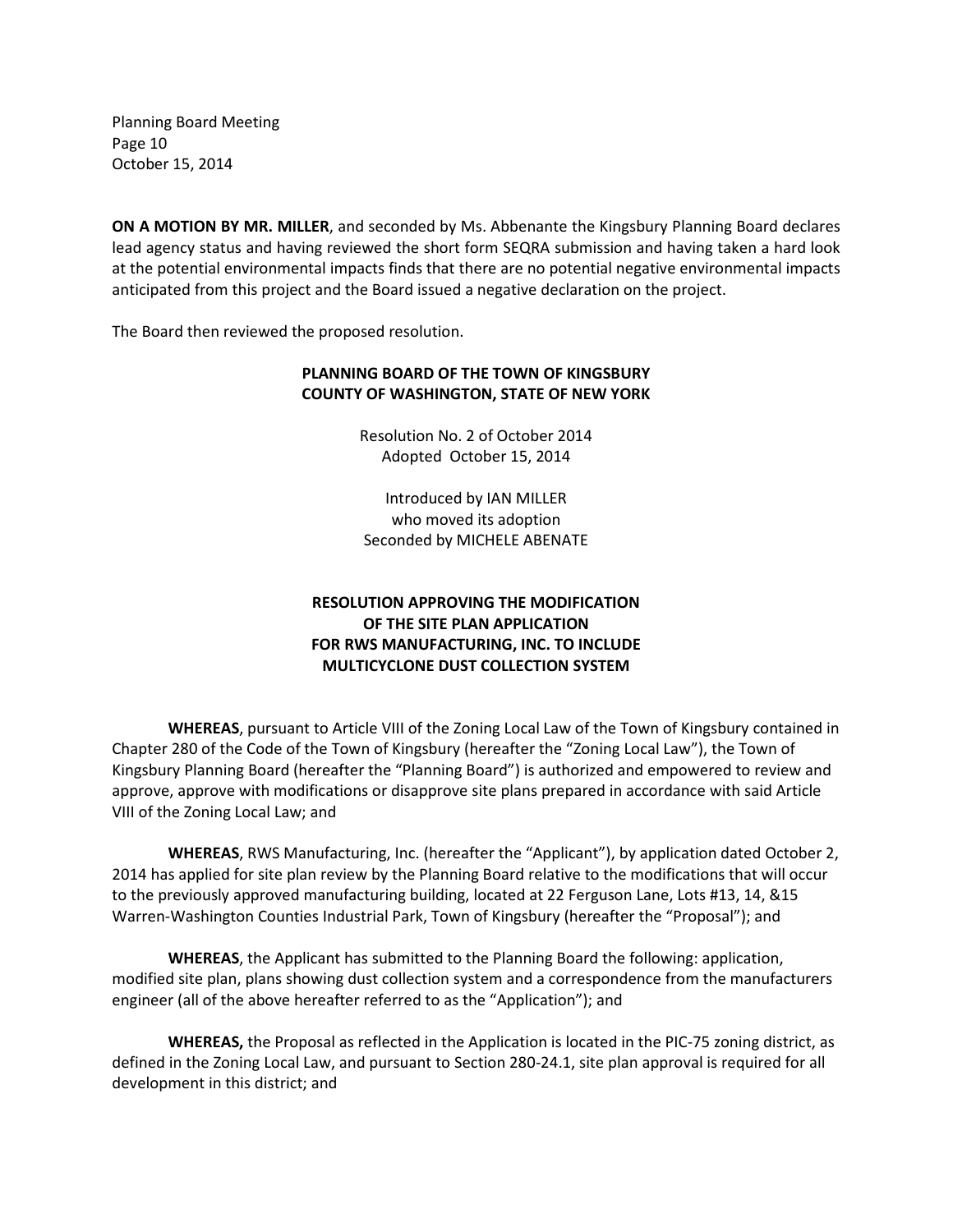Planning Board Meeting Page 11 October 15, 2014

**WHEREAS**, the Application, having previously been undergone environmental review under the State Environmental Quality Review Act, and the Planning Board is reviewing this Application having previously declared this action an unlisted action and issued a negative declaration under the SEQRA; and

**WHEREAS**, the Planning Board is prepared to review the Amended Application solely as it applies to the preceding and to make a final determination thereon in accordance with Article VIII of the Zoning Local Law.

### **NOW THEREFORE BE IT RESOLVED**:

- Section 1. Pursuant to §280-34(C) of the Zoning Local Law the Planning Board hereby approves the Application based upon finding that the Application submitted by the Applicant and the representations made at this meeting that there will be no additional noise associated with the addition and the Applicant having agreed to mitigate post construction in the event additional noise is generated from the facility.
- Section 2. Approval and Conditions.

 Based on all of the foregoing and all of the evidence and materials submitted by the Applicant, the Amended Application is hereby approved with the following conditions:

- a. The Applicant and the Code Enforcement Officer (CEO) shall establish preconstruction baseline noise levels with the system operating normally as measured from the historic locations, including but not limited to on the property of Dennis Kelley and at the entrance of the facility along Ferguson Lane. Any increase in the decibel level above the baseline readings from the improvements approved herein based upon the post-construction system operating normally, with product, shall result in the installation of mitigation measures, as recommended by a licensed sound engineer, shall be required prior to continued use. The cost of the engineers review and report shall be borne solely on the Applicant.
- b. Conditions contained in previous approvals for the facility shall remain in full force and effect.
- c. All information and representations contained in the materials submitted by the Applicant and discussed at the meeting are shall incorporated herein as conditions.

Section 3. This resolution shall take effect immediately.